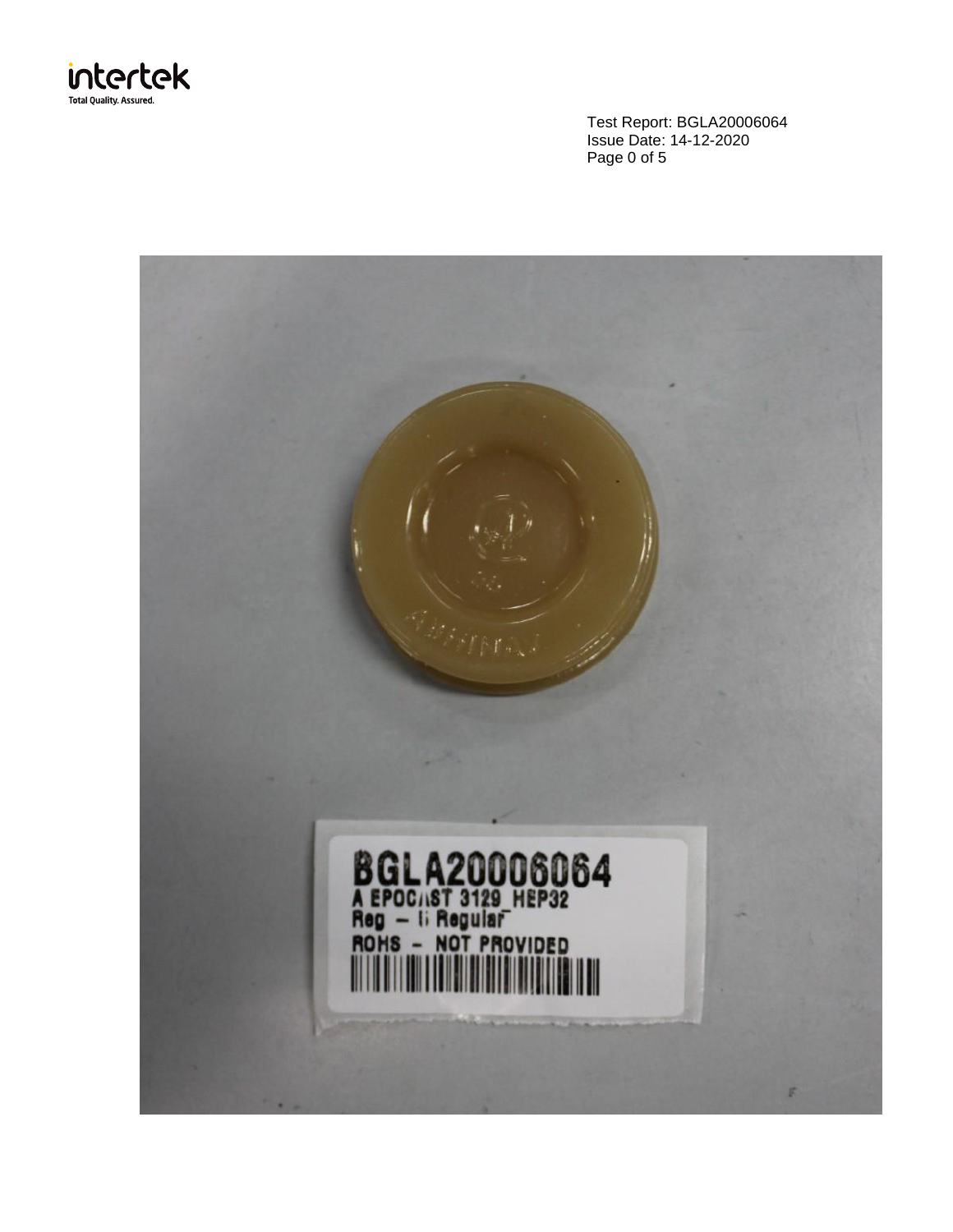

Test Report: BGLA20006064 Issue Date: 14-12-2020 Page 1 of 5

# **REPORT FROM INTERTEK INDIA PVT. LTD**

Applicant: RAND POLYPRODUCTS PVT. LTD/PUNE 3A/2. Old Gate No. 1649, Village Ghotawade, Pune, Maharashtra, 412108, India

**ATT'N:** Nayak U.v, Rajiv Dongre,

Sample Description: The submitted samples said to be: One Piece Of EPOCAST 3129\_HEP32 S

Test Components: [A]: EPOCAST 3219 HEP32

| <b>Buyer</b>            |   | Not provided              |
|-------------------------|---|---------------------------|
| Color                   |   | [A]: EPOCAST 3129-HEP32   |
| Qty.                    |   | Not provided              |
| Batch no.               |   | 2011020                   |
| Customer                |   | Not provided              |
| Manufacturer's name     |   | Not provided              |
| Age group               |   | Not provided              |
| Product stage           |   | Not provided              |
| End use                 |   | Not provided              |
| <b>Type</b>             |   | Epoxy                     |
| Nature                  | ٠ | Solid Casting             |
| Country of destination  | ÷ | Not provided              |
| Date Received/Date Test |   | 11 <sup>th</sup> Dec 2020 |
| Started                 |   |                           |

TESTS CONDUCTED:

As requested by the applicant, refer to attached page(s) for details.

## **Intertek India Private Limited**

17/F, Industrial Suburb, 2nd stage, Yeshwanthpur Industrial Area, Bangalore - 560022. Karnataka. India. Tel : 080 - 40213700 Fax :080 – 40213960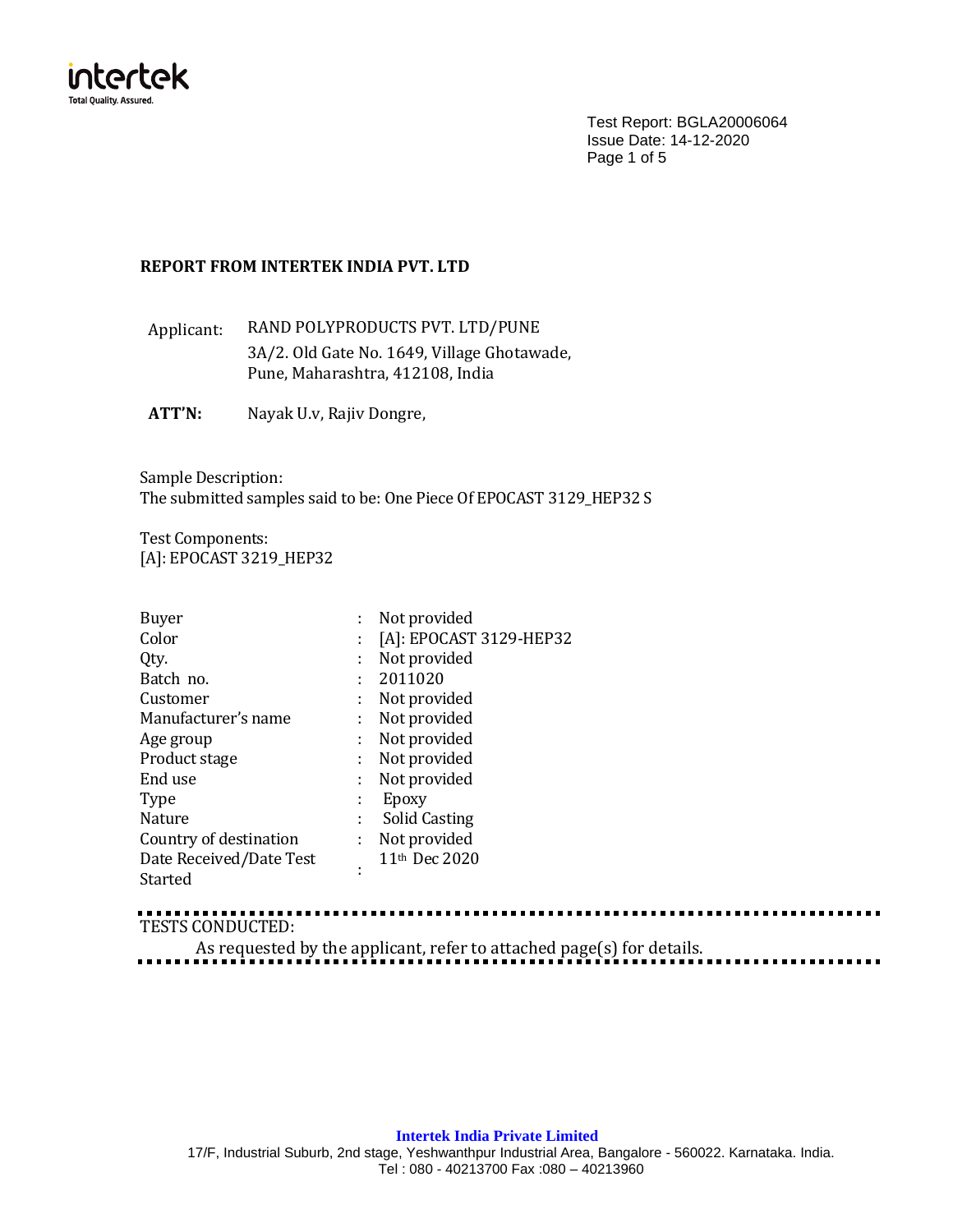

Test Report: BGLA20006064 Issue Date: 14-12-2020 Page 2 of 5

# **CONCLUSION:**

| <b>TESTED SAMPLE</b> | <b>STANDARD</b>                                                   | <b>RESULTS</b> |
|----------------------|-------------------------------------------------------------------|----------------|
|                      | RoHS Annex II of 2011/65/EU and<br>Amendment (EU) 2015/863 RoHS-3 | Pass           |

......... . . . . ............... . . . . . . .  $\blacksquare$ ......... ......  $\blacksquare$ 

**AUTHORIZED BY FOR INTERTEK INDIA PRIVATE LIMITED [ANALYTICAL – BANGALORE]**

**AATHEESWARAN S Laboratory Manager - Analytical**

**Intertek India Private Limited** 17/F, Industrial Suburb, 2nd stage, Yeshwanthpur Industrial Area, Bangalore - 560022. Karnataka. India. Tel : 080 - 40213700 Fax :080 – 40213960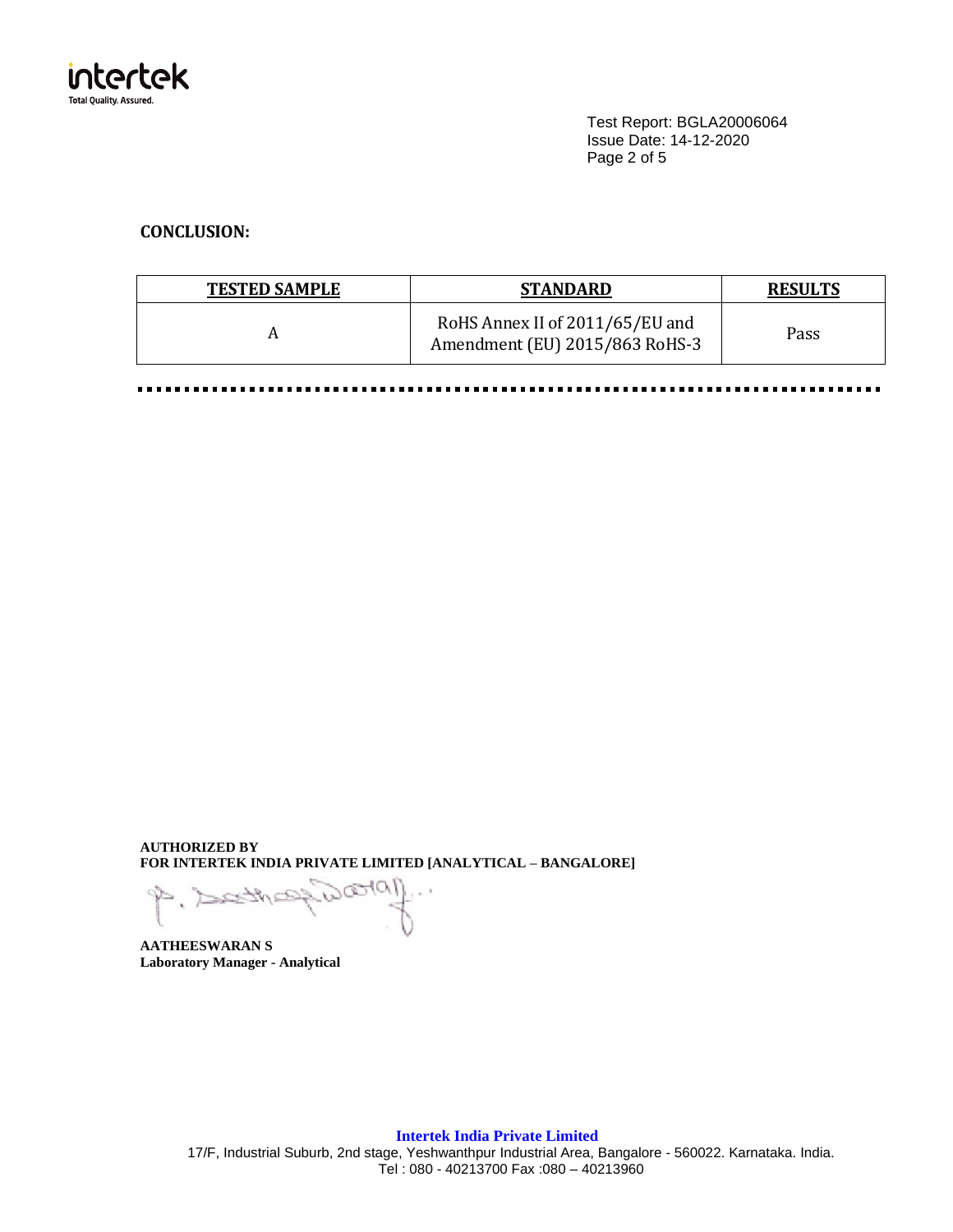

Test Report: BGLA20006064 Issue Date: 14-12-2020 Page 3 of 5

# **Test Result Summary :**

|                            |      | <b>Test Method</b>                                                                                                                                                                                | <b>Result</b> | <b>RL</b> |
|----------------------------|------|---------------------------------------------------------------------------------------------------------------------------------------------------------------------------------------------------|---------------|-----------|
| <b>Test Item</b>           | Unit |                                                                                                                                                                                                   | (A)           |           |
| <b>Heavy Metal</b>         |      |                                                                                                                                                                                                   |               |           |
| Cadmium (Cd) Content       | ppm  | With reference to IEC 62321-<br>5:2013, by microwave or<br>acid digestion and<br>determined by ICP-OES.                                                                                           | <b>ND</b>     | 2         |
| Lead (Pb) Content          | ppm  | With reference to IEC 62321-<br>5:2013, by microwave or<br>acid digestion and<br>determined by ICP-OES.                                                                                           | <b>ND</b>     | 2         |
| Mercury (Hg) Content       | ppm  | With reference to IEC 62321-<br>4:2013+AMD1:2017, by<br>microwave or acid digestion<br>and determined by ICP-OES.                                                                                 | ND.           | 2         |
| Chromium VI (Cr6+) Content | ppm  | With reference to IEC 62321-<br>7-2: 2017, organic solvent<br>was used to dissolve or swell<br>sample matrix, followed by<br>alkaline digestion and<br>determined by UV-Vis<br>Spectrophotometer. | <b>ND</b>     |           |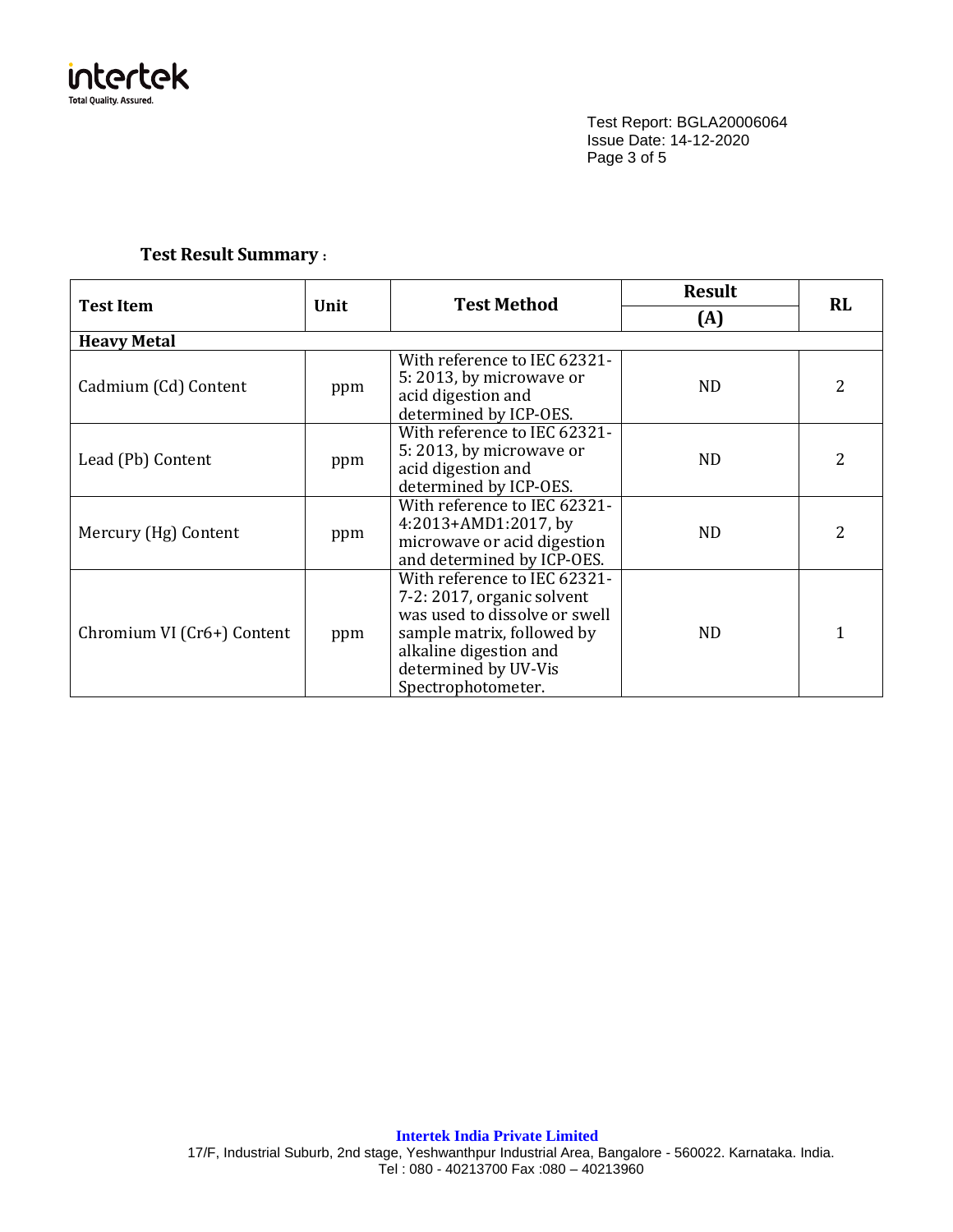

Test Report: BGLA20006064 Issue Date: 14-12-2020 Page 4 of 5

| <b>Test Item</b><br>Unit                             |     | <b>Test Method</b>                                                                                      | <b>Result</b><br>(A) | <b>RL</b> |
|------------------------------------------------------|-----|---------------------------------------------------------------------------------------------------------|----------------------|-----------|
| <b>Polybrominated Biphenyls (PBBs)</b>               |     |                                                                                                         |                      |           |
| Monobrominated Biphenyls<br>(MonoBB)                 | ppm |                                                                                                         | <b>ND</b>            | 5         |
| <b>Dibrominated Biphenyls</b><br>(DiBB)              | ppm |                                                                                                         | <b>ND</b>            | 5         |
| <b>Tribrominated Biphenyls</b><br>(TriBB)            | ppm |                                                                                                         | <b>ND</b>            | 5         |
| <b>Tetrabrominated Biphenyls</b><br>(TetraBB)        | ppm | With reference to IEC 62321-                                                                            | <b>ND</b>            | 5         |
| <b>Pentabrominated Biphenyls</b><br>(PentaBB)        | ppm | 6: 2015, by solvent<br>extraction and determined                                                        | <b>ND</b>            | 5         |
| <b>Hexabrominated Biphenyls</b><br>(HexaBB)          | ppm | by GC-MS and further HPLC-<br>DAD confirmation when                                                     | <b>ND</b>            | 5         |
| Heptabrominated Biphenyls<br>(HeptaBB)               | ppm | necessary.                                                                                              | <b>ND</b>            | 5         |
| <b>Octabrominated Biphenyls</b><br>(OctaBB)          | ppm |                                                                                                         | <b>ND</b>            | 5         |
| Nonabrominated Biphenyls<br>(NonaBB)                 | ppm |                                                                                                         | <b>ND</b>            | 5         |
| <b>Decabrominated Biphenyl</b><br>(DecaBB)           | ppm |                                                                                                         | <b>ND</b>            | 5         |
| <b>Polybrominated Diphenyl Ethers (PBDEs)</b>        |     |                                                                                                         |                      |           |
| Monobrominated Diphenyl<br>Ethers (MonoBDE)          | ppm |                                                                                                         | <b>ND</b>            | 5         |
| <b>Dibrominated Diphenyl Ethers</b><br>(DiBDE)       | ppm |                                                                                                         | <b>ND</b>            | 5         |
| <b>Tribrominated Diphenyl Ethers</b><br>(TriBDE)     | ppm |                                                                                                         | <b>ND</b>            | 5         |
| <b>Tetrabrominated Diphenyl</b><br>Ethers (TetraBDE) | ppm | With reference to IEC 62321-                                                                            | <b>ND</b>            | 5         |
| Pentabrominated Diphenyl<br>Ethers (PentaBDE)        | ppm | 6: 2015, by solvent<br>extraction and determined<br>by GC-MS and further HPLC-<br>DAD confirmation when | <b>ND</b>            | 5         |
| <b>Hexabrominated Diphenyl</b><br>Ethers (HexaBDE)   | ppm |                                                                                                         | <b>ND</b>            | 5         |
| Heptabrominated Diphenyl<br>Ethers (HeptaBDE)        | ppm | necessary.                                                                                              | <b>ND</b>            | 5         |
| Octabrominated Diphenyl<br>Ethers (OctaBDE)          | ppm |                                                                                                         | <b>ND</b>            | 5         |
| Nonabrominated Diphenyl<br>Ethers (NonaBDE)          | ppm |                                                                                                         | <b>ND</b>            | 5         |
| Decabrominated Diphenyl Ether<br>(DecaBDE)           | ppm |                                                                                                         | <b>ND</b>            | 5         |